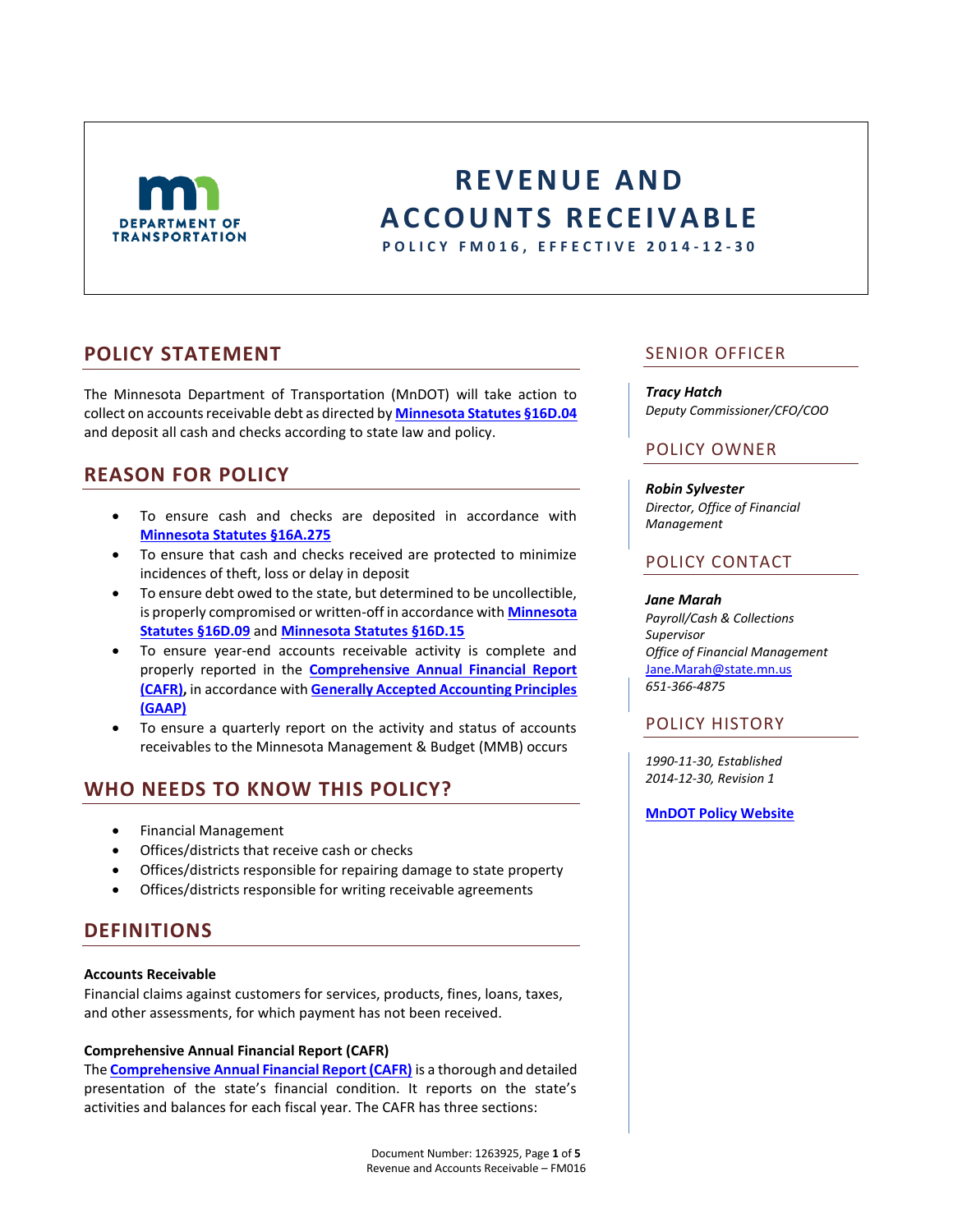Introductory Section; Financial Section, including the auditor's opinion and basic financial statements and the Statistical Section, containing financial and other data for prior and current years.

The report has been prepared in accordance with **[Generally Accepted Accounting Principles \(GAAP\)](http://www.fasab.gov/accounting-standards/authoritative-source-of-gaap/)** for governmental units and has earned an unqualified audit opinion.

#### **Receipts**

Payments (cash, checks, money orders, electronic payment, etc.) received that are owed to MnDOT for services, property, products, fines, loans, taxes, other assessments.

#### **Revenues**

Cash receipts, electronic funds and accounts receivable payment or deposits: Office of Financial Management.

#### **Secure Location**

A secure location is free from risk or loss, such as a locked cabinet or desk drawer if a safe is not available.

### **PROCEDURES**

#### *Depositing Money*

- Deposit funds according to the appropriate statute or law. Refer to **[Chart of Accounts job aids "Budget Statute](http://ihub/financialmanagement/financial-ops/cash-and-collections/budget-statute-hyperlink-matrix.xlsx)  [Matrix"](http://ihub/financialmanagement/financial-ops/cash-and-collections/budget-statute-hyperlink-matrix.xlsx)** for budgets and statutes pertaining to funds received.
- All offices/districts that receive cash or checks for MnDOT must store them in a secure location until the Office of Financial Management (OFM) receives the funds or funds are deposited in the bank.
- The Office of Financial Management must deposit receipts daily, except if the receipts are less than \$1,000 or MMB waives the requirement. Offices/districts must not hold checks or cash for more than one week, and must send these receipts to the Office of Financial Management for deposit.
- Offices/districts must submit requests for external billing to the Office of Financial Management in a timely manner so that MnDOT can collect payments. Offices/districts may do their own external billing if they have communicated this information to the Office of Financial Management and OFM has approved the process.
- MnDOT is required to use the Statewide Integrated Financial Tools (SWIFT) for the billing and collection of debt owed to MnDOT unless granted an exception by MMB.

#### *Debt Collection*

- Accounts that are past due must receive past due letters from the Office of Financial Management based on the length of time the account is past due.
- MnDOT is required to take all appropriate and cost-effective actions to collect our accounts receivable debt as directed by MMB policy **[Debt Collection Process and Actions.](http://www.beta.mmb.state.mn.us/doc/statewide-financial/ch5/0504-01.pdf)**
- State agencies must use the Department of Revenue as the third party collector. The Office of Financial Management must have the customer's Social Security Number (SSN) or the business' Federal Employer Identification Number (FEIN) to pursue debt collection. There is a six year statute of limitations **[Minnesota Statutes §541.05](https://www.revisor.mn.gov/statutes/?id=541.05)** on collecting delinquent debt, **[Minnesota Statutes §16D.04](https://www.revisor.mn.gov/statutes/?id=16D.04)**.
- Pursuant to **[Minnesota Statutes §16D.09](https://www.revisor.mn.gov/statutes/?id=16D.09)** *"When a debt is determined by a state agency to be uncollectible, the debt may be written off by the state agency from the state agency's financial accounting records and no longer recognized as an account receivable for financial reporting purposes. A debt is uncollectible when:* 
	- *all reasonable collection efforts have been exhausted,*
	- *the cost of further collection action will exceed the amount recoverable,*
	- *the debt is legally without merit or cannot be substantiated by evidence,*
	- *the debtor cannot be located,*
	- *the available assets or income, current or anticipated, that may be available for payment of the debt are insufficient,*
	- *the debt has been discharged in bankruptcy,*
	- *the applicable statute of limitations for collection of the debt has expired, or*
	- *it is not in the public interest to pursue collection of the debt.*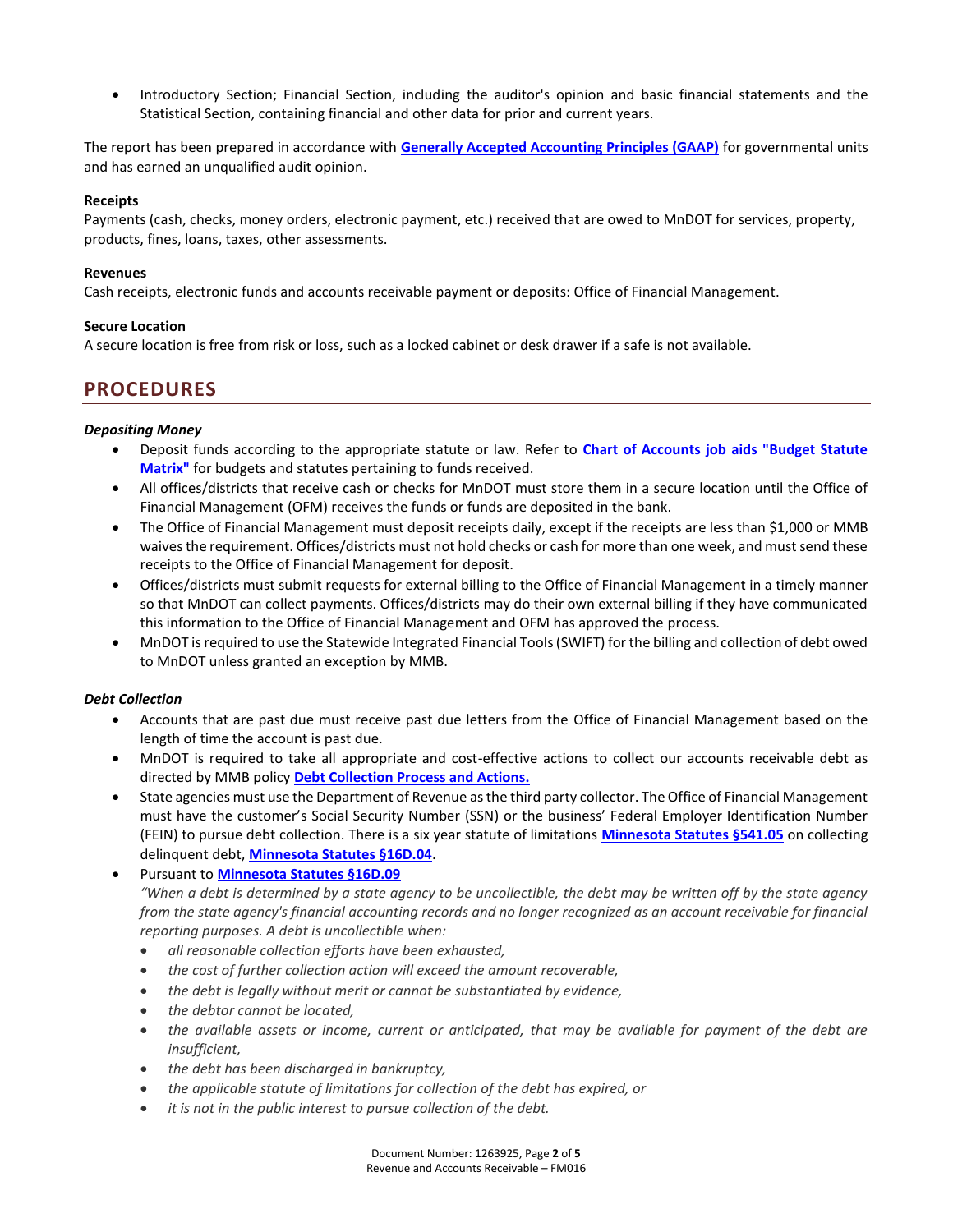*The determination of the uncollectibility of a debt must be reported by the state agency along with the basis for that decision as part of its quarterly reports to the commissioner of management and budget. Determining that the debt is uncollectible does not cancel the legal obligation of the debtor to pay the debt."*

- MnDOT must complete and submit Quarterly Accounts Receivable Reports to MMB, in the format established by MMB, no later than the designated due date.
- All checks must be payable to the Commissioner of Transportation and not to an employee. In the event that a check is received that is made payable to a MnDOT employee, the employee must endorse the check with a note "payable to the Commissioner of Transportation." The Office of Financial Management must deposit the check.

## **RESPONSIBILITIES**

#### **Office of Financial Management**

- Ensure funds are deposited in the correct accounts;
- Ensure billing requests are processed through the state system (SWIFT);
- Ensure non-accounts receivable are deposited in the appropriate budget and account;
- Promptly take collection steps on overdue invoices;
- Write-off uncollectible debt based on criteria set by MMB;
- Prepare quarterly and yearly accounts receivable reporting for MMB;
- Report and transfer funds as required.

#### **Offices/Districts**

- Ensure prompt submittal of requests for billing to the Office of Financial Management to expedite payment;
- Ensure that the chart of accounts is included with all refund deposits so that the funds are deposited into the same account the expenditure was made from.

#### **MnDOT personnel receiving cash or check**

- Safeguard MnDOT's financial assets;
- Promptly send checks and cash to the Office of Financial Management for deposit;

# **FORMS/INSTRUCTIONS**

**[Cash Receipt Form \(SWIFT\)](http://ihub/financialmanagement/financial-ops/cash-and-collections/cash-receipt-form-swift.xlsx)** to go with the check or cash for deposit

# **FREQUENTLY ASKED QUESTIONS**

#### **Q: I received a check, what do I do with it?**

- A: Work with your office/district financial or business unit to ensure funds are deposited in the correct accounts. Send the check and paperwork identifying the account for deposit to the Office of Financial Management.
- **Q: Someone wants to donate money for supplies to the First Responders/Highway Helpers after they helped them when they were stuck on the highway. Can MnDOT accept these funds?**
- A: Yes, **[Minnesota Statutes §16A.013](https://www.revisor.mn.gov/statutes/?id=16a.013)** and **[Minnesota Statutes §161.20](https://www.revisor.mn.gov/statutes/?id=161.20)** authorize MnDOT to "receive and accept, on behalf of the state, any gift, bequest, devise, or endowment which may be made by any person." Work with the **[Office of Financial Management Budget Forecast Unit](http://ihub/financialmanagement/budget/budgetforecastunit.html)** on the revenue budget for this and other monitoring/tracking requirements.
- **Q: The Department of Administration sold out-of-date oil filters on behalf of a district. The revenues from the sale went to the Sale of Surplus Materials revenue budget. What can these funds be spent on?**
- A: The funds can be spent on like materials as were sold.
- **Q: A MnDOT employee made a payment to the incorrect vendor, and the check was returned to MnDOT. What do you do with the check?**
- A: Send the check to MMB with the appropriate form. Instructions are available: **Payment Cancellations (SWIFT).**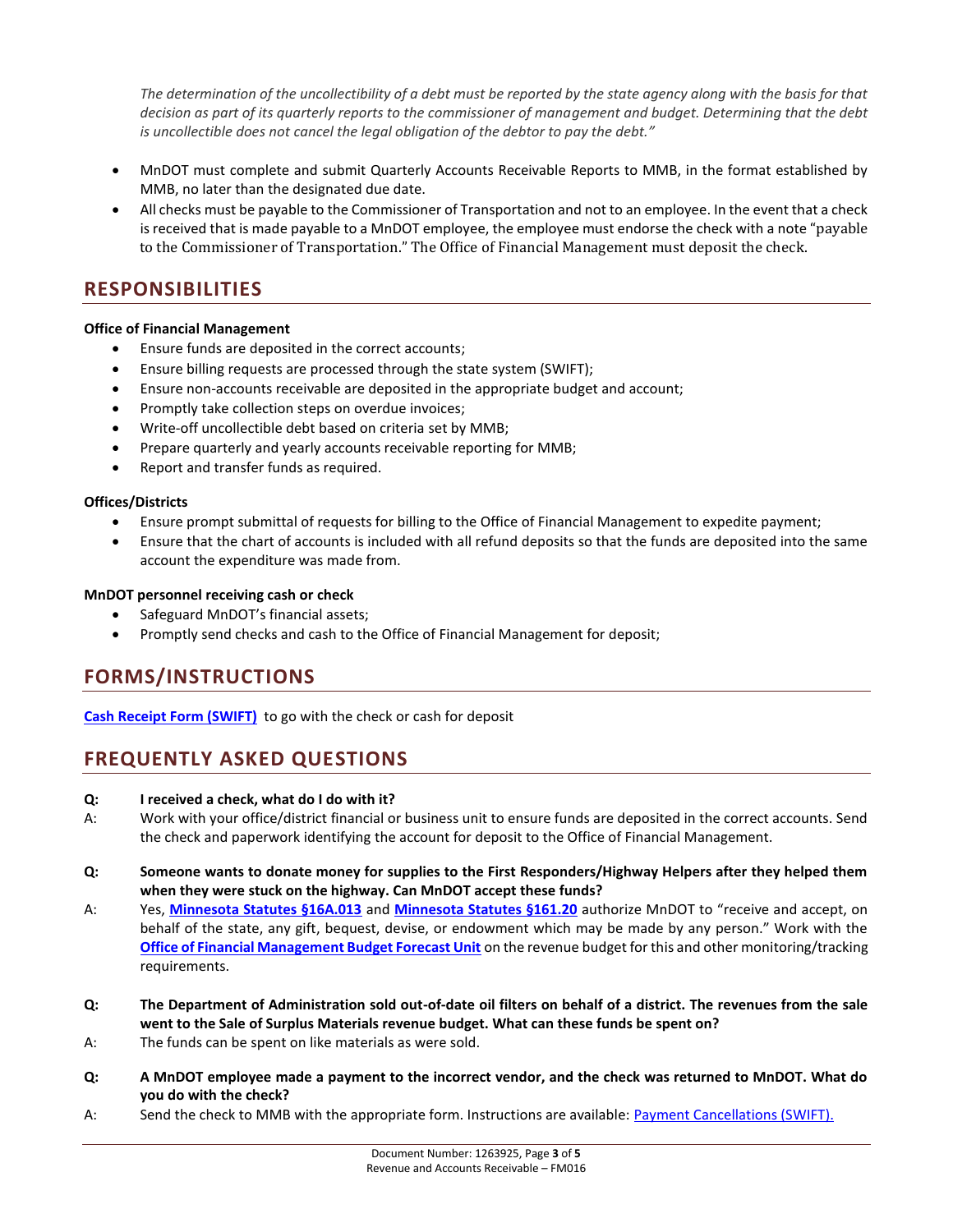### **RELATED INFORMATION**

**[Minnesota Statutes §16A.013](https://www.revisor.mn.gov/statutes/?id=16a.013)** "*Gifts; Acceptance"*

**[Minnesota Statutes §16A.057](https://www.revisor.mn.gov/statutes/?id=16A.057)** "Internal Controls and Internal Auditing"

**[Minnesota Statutes §16A.275](https://www.revisor.mn.gov/statutes/?id=16A.275)** "Agency Receipts; Deposit, Report, Credit"

**[Minnesota Statutes §16A.72](https://www.revisor.mn.gov/statutes/?id=16A.72)** "*Income Credited to General Fund; Exceptions"*

**[Minnesota Statutes §160D.04](https://www.revisor.mn.gov/statutes/?id=16D.04)** "*Collection Activities"*

**[Minnesota Statutes §161.20](https://www.revisor.mn.gov/statutes/?id=161.20)** *"General Powers of Commissioner"*

**[FMR-0504-01.1](http://mn.gov/admin/images/FMR-0504-01%252E1%2520Debt%2520Collection%2520Process%2520and%2520Actions%2520Procedure.pdf)** "*Debt Collection Process and Actions Procedure, Financial Management and Reporting, Department of Administration"*

**[Minnesota Management & Budget, Statewide Operating Policy 0505-01](http://www.beta.mmb.state.mn.us/doc/statewide-financial/ch5/0505-01.pdf)** "*Writing-off Uncollectible Accounts; Record Billings" in SWIFT*

**[Minnesota Management & Budget, Statewide Operating Policy 0104-03](http://www.beta.mmb.state.mn.us/doc/statewide-financial/ch1/0104-03.pdf)** "*Financial Reporting of Accounts Receivable"*